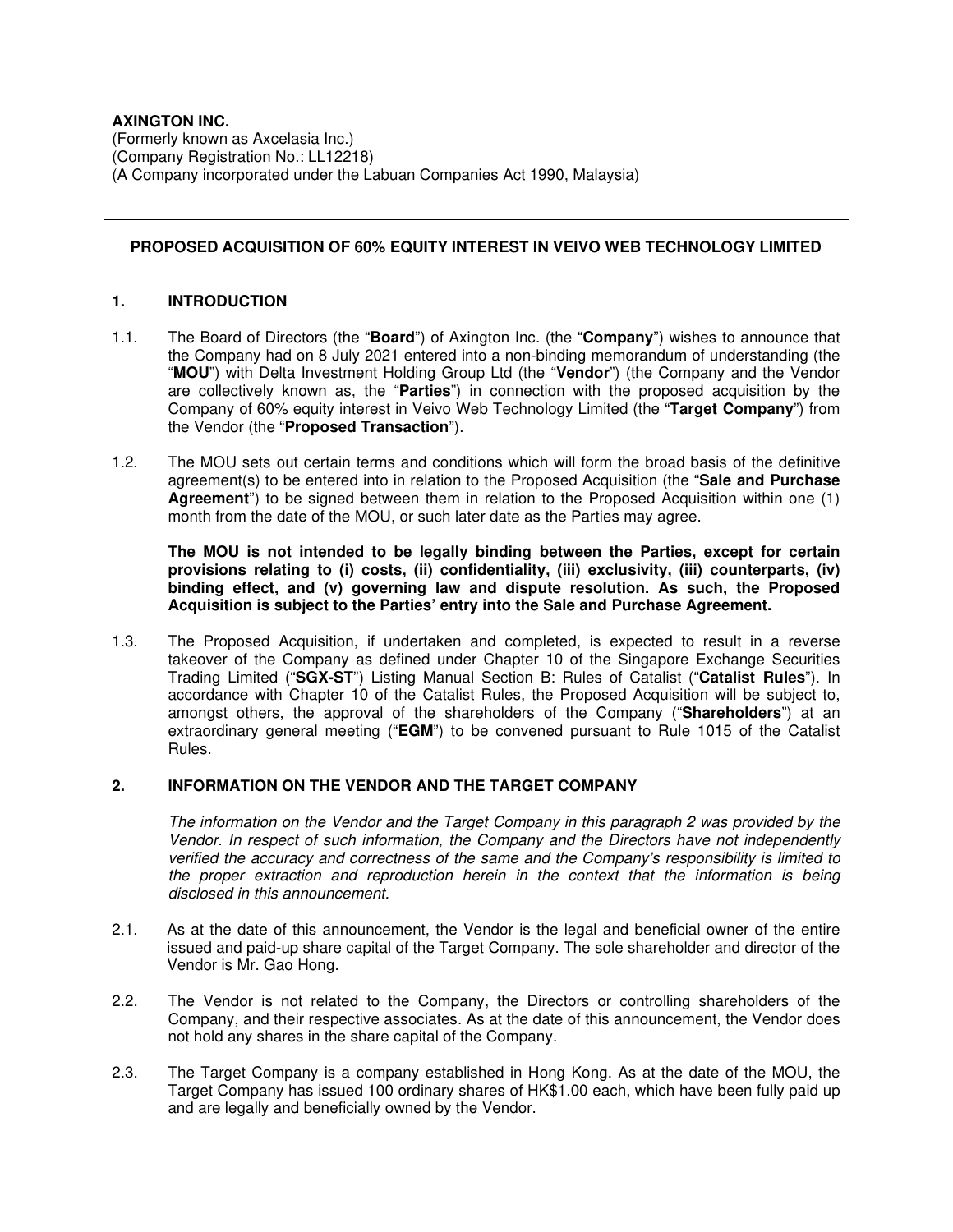- 2.4. The Target Company is the legal and beneficial owner of 趣玩儿科技(深圳)有限公司 Quwaner Technology (Shenzhen) Co., Ltd. (the "**WFOE**"), is a wholly foreign-owned enterprise established in the PRC. The Target Company is procuring the WFOE to have effective 100% control over, and be entitled to the economic interest and assets of, 北京瑞华帷幄网络科技有限公司 Beijing Ruihua Veivo Internet Technology Co., Ltd., which is a company established in the PRC with limited liability (the "**PRC Company**") (the Target Company, the WFOE and the PRC Company collectively, the "**Target Group**") by entering into control agreement(s) with the PRC Company and its shareholder(s) (the "**Control Agreement(s)**").
- 2.5. As at the date of this announcement, the PRC Company is principally engaged in operating an instant messaging platform, paid application store and cloud application platform (namely www.veivo.com) in the PRC and has a telecommunications and information services business operating license (《电信与信息服务业务经营许可证》) with its business coverage listed as information services business.
- 2.6. Upon completion of the Proposed Acquisition, the Company will own 60% of the issued and paidup share capital of the Target Company which will in turn be entitled to the business of the Target Group through the Control Agreement(s).
- 2.7. The Company will provide further details on the Target Group upon the execution of the Sale and Purchase Agreement, and furnish necessary information in compliance with the Catalist Rules.

# **3. RATIONALE FOR THE PROPOSED ACQUISITION**

- 3.1. As announced by the Company on 6 April 2021, the Company does not currently have any revenue generating business and the Company had, on 1 April 2021, notified the SGX-ST (via the Company's continuing sponsor) of its cash company status pursuant to Rule 1017 of the Catalist Rules.
- 3.2. Accordingly, the Proposed Acquisition would allow the Company to apply to the SGX-ST for the removal of its cash company status pursuant to Rule 1017(2) of the Catalist Rules. The Board therefore believes that the Proposed Acquisition will provide an opportunity for the Company to remain listed and to acquire a new business that has potential for growth.

However, Shareholders should note that there is no assurance that the Proposed Acquisition will achieve the desired results, nor is there assurance that such results (if achieved) can be sustained in the longer term.

# **4. SALIENT TERMS OF THE PROPOSED ACQUISITION**

# **4.1. Sale and Purchase**

Subject to and on the terms and conditions of the Sale and Purchase Agreement, the Vendor shall sell to the Company, and the Company or its wholly owned subsidiary shall acquire from the Vendor 60% equity interest of the Target Company (the "**Sale Shares**").

#### **4.2. Valuation of the Target Company**

Based on the MOU, the Vendor confirms that the value of the 100% equity interest in the Target Company is not less than S\$676,000,000 as at the date of the MOU.

Pursuant to Rule 1015(2) of the Catalist Rules, the Target Company shall be valued by a competent independent professional valuer for the purpose of the Proposed Acquisition (the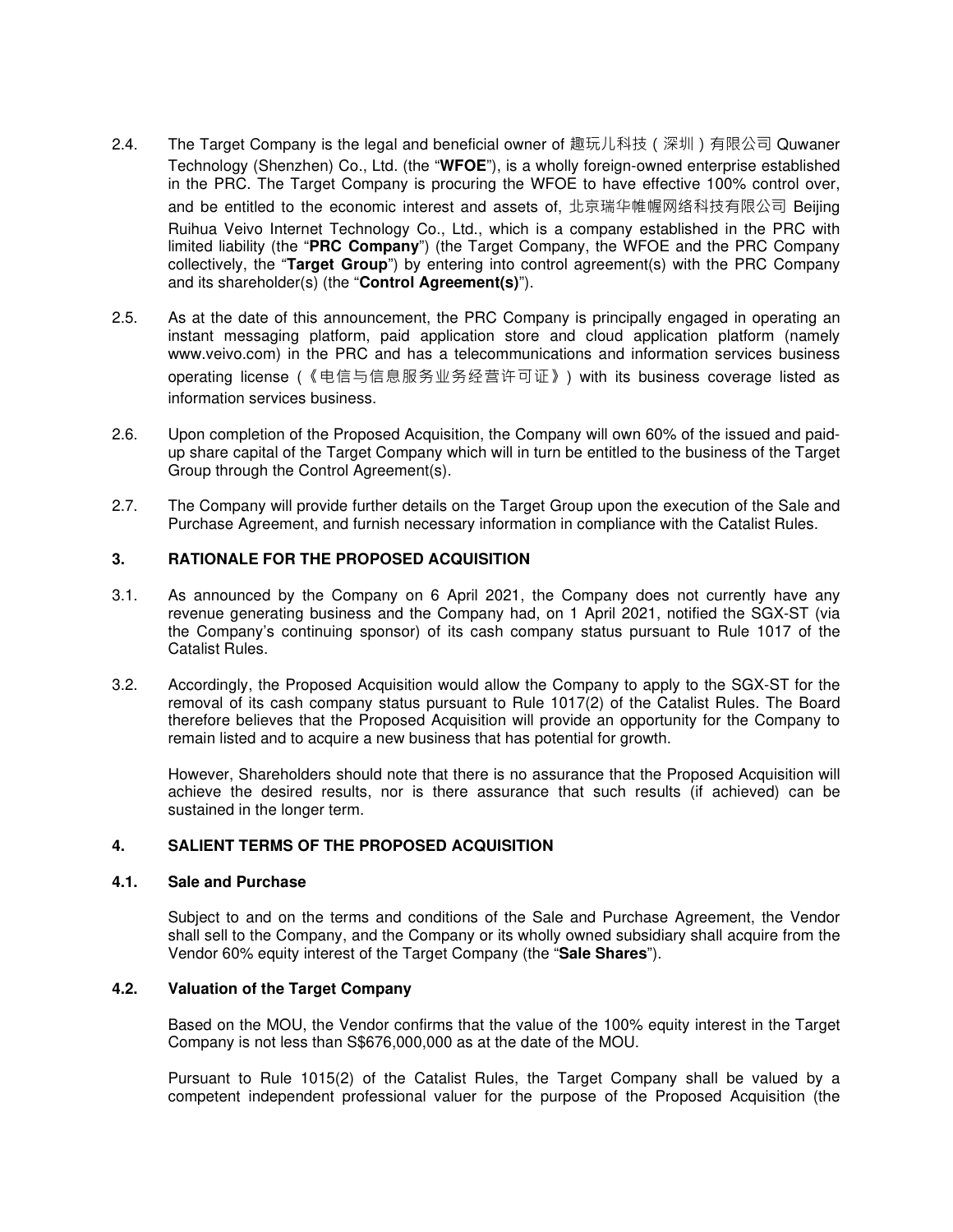"**Independent Valuer**"). As at the date of this announcement, no independent valuation has been conducted by the Company on the Target Company.

### **4.3. Consideration**

Pursuant to the MOU, the consideration for the Proposed Acquisition will be subject to further negotiation between the Parties after the due diligence review of the Target Group and is expected to be approximately S\$405 million (the "**Consideration**"). The Consideration shall be satisfied by the Company by way of allotment and issuance of such number of new shares in the issued share capital of the Company ("**Shares**") to the Vendor (or its nominee) at the price of no less than S\$0.19 per Share (the "**Issue Price**"), as well as the payment of a cash amount of no less than S\$30.0 million, in aggregate amounting to the Consideration (assuming no new issue of Shares between the period from the date of the MOU until the date of the Sale and Purchase Agreement).

Further information on such payment terms will be provided in the Company's announcements upon the signing of the Sale and Purchase Agreement in compliance with the requirements of Chapter 10 of the Catalist Rules.

# **4.4. Sale and Purchase Agreement**

Following the execution of the MOU, the Parties will, in good faith, negotiate and agree on the terms of the Sale and Purchase Agreement to be entered into as soon as practicable possible before the date falling one (1) month from the date of the MOU (i.e. by 7 August 2021) or such later date as the Parties may agree (the "**Long Stop Date**").

# **4.5. Exclusivity Period**

The Parties have agreed to an exclusivity period commencing from the date of the last signature of the MOU till the Long Stop Date (the "**Exclusivity Period**") pursuant to which each Party shall not solicit any third parties in connection with a possible acquisition of the Sale Shares (in the case of the Vendor) or the acquisition of another target (in the case of the Company), whether in whole or in part, and, to the extent that any of the Vendor or the Company receives any unsolicited approach in connection therewith during the Exclusivity Period, he shall promptly notify the other Party of the same.

#### **4.6. Voting Undertakings**

The Company shall procure that Dorr Global Healthcare International Pte. Ltd. ("**Dorr**"), being the controlling shareholder of the Company which, as at the date of this announcement, holds in aggregate, 77.88% of the entire issued share capital of the Company, furnishes written undertakings to vote their entire voting rights in favour of the Proposed Acquisition and other transactions contemplated hereunder and in the Sale and Purchase Agreement and not to dispose of their shares in the Company until the conclusion of the general meeting to be convened in the relation to the Proposed Acquisition. This shall form part of the condition precedents of the Sale and Purchase Agreement to be entered into between the Company and the Vendor.

#### **4.7. Conditions Precedent**

Completion of the Proposed Acquisition pursuant to the terms and conditions of the Sale and Purchase Agreement shall be conditional upon the conditions set out below or such other conditions to be agreed among the Parties and to be set out in the Sale and Purchase Agreement:

(a) the resumption of trading and the completion of the ongoing announced rights issue undertaken by the Company;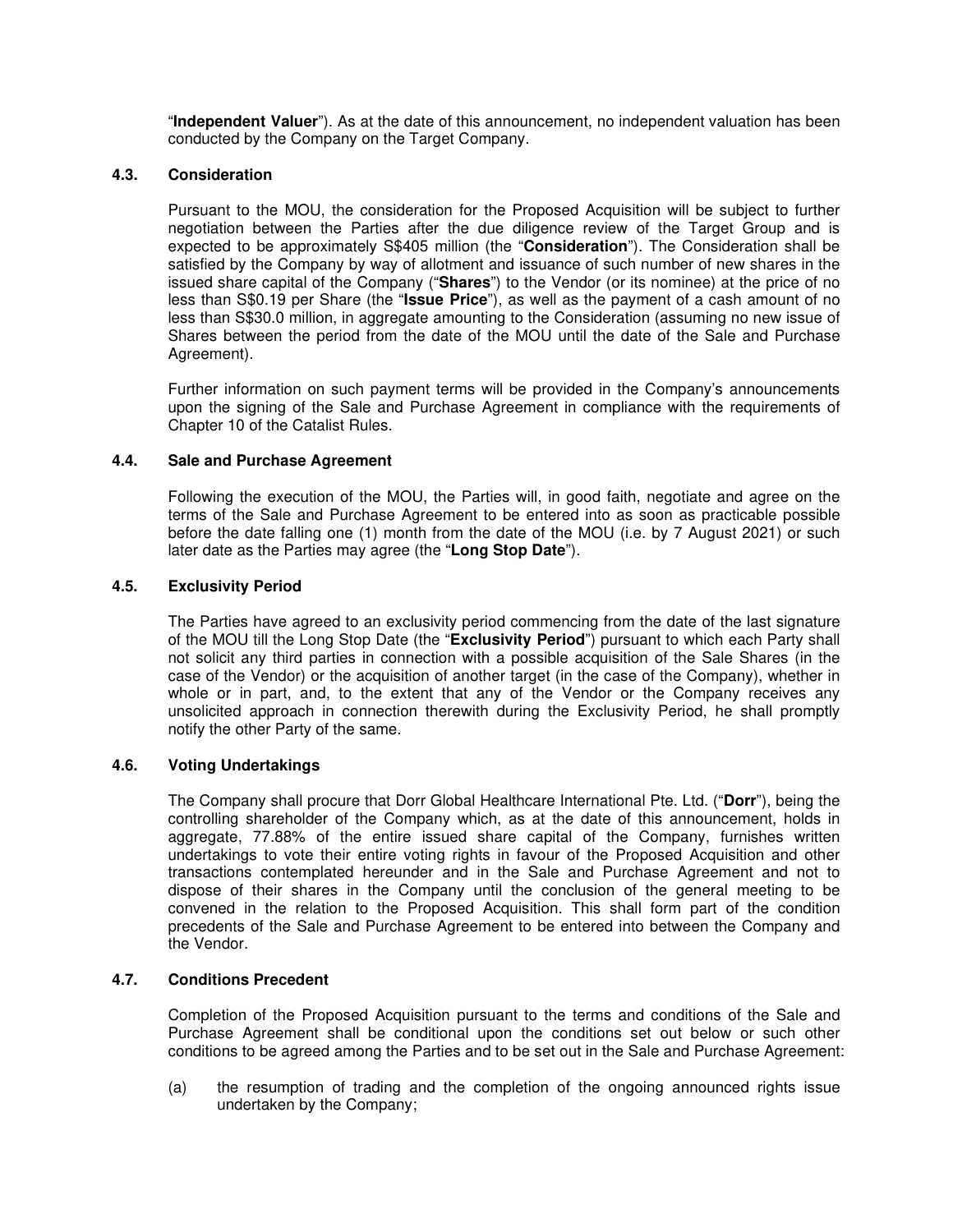- (b) if necessary, the passing by the independent shareholders of the Company at a general meeting of the Company to be convened to approve the Proposed Acquisition and the transactions contemplated under the Sale and Purchase Agreement, including but not limited to, the allotment and issue of new Shares;
- (c) the approval from the SGX-ST for the Proposed Acquisition and for the listing and quotation of the new Shares to be issued pursuant to the Sale and Purchase Agreement;
- (d) the approval from the Securities Industry Council of Singapore (the "**SIC**") for the waiver from the requirement of a mandatory takeover offer by the Vendor (the "**Whitewash Waiver**"), and the grant of the Whitewash Waiver remaining in full force and effect on and before the completion of the Proposed Acquisition;
- (e) the Company having completed the due diligence review on the Target Group, the results of which being satisfactory to the Company;
- (f) the WFOE and the PRC Company having executed the Control Agreement(s) in the form and substance to the satisfaction of the Company;
- (g) an unqualified legal opinion having been issued by the PRC legal adviser appointed by the Company in the form and substance to the satisfaction of the Company, as to, among others, (a) the incorporation, good standing and its ability to continue to carry on business of each of the WFOE and the PRC Company; and (b) the validity, enforceability and legality of the Sale and Purchase Agreement and the transactions contemplated thereunder (including but not limited to (i) the enforceability and legality of the Company or its wholly owned subsidiary holding the relevant assets and carry on the relevant business of the Target Company after completion of the Proposed Acquisition; (ii) the enforceability and legality of the WFOE to control and be entitled to the economic interest and/or assets of, the PRC Company by entering into the Control Agreement(s); and (iii) the enforceability and legality of the PRC Company holding the telecommunications and information services business operating license (《增值电信与信息服务业务经营许可证》);
- (h) the obtaining of a valuation report (in form and substance (including the bases and assumptions used) satisfactory to the Company) issued by the Independent Valuer, and the value of the 100% equity interest in the Target Company as appraised in such valuation report to be not less than S\$676,000,000;
- (i) an unqualified opinion by the independent financial adviser in relation to the ordinary resolution to be passed by the independent shareholders of the Company to waive the requirement of the Vendor and his concert parties to make a mandatory general offer under Rule 14 of the Singapore Code on Take-overs and Mergers arising from the issue of the new Shares at the completion of the Proposed Acquisition;
- (j) duly executed moratoriums from all such persons as required by SGX-ST and/or applicable Catalist Rules to observe a moratorium;
- (k) delivery of undertakings from Dorr to vote in favour of the Proposed Acquisition;
- (l) all necessary approvals, consents, authorisation, registration and filings in connection with the transactions contemplated under the Sale and Purchase Agreement having been obtained by the Vendor and each member of the Target Group from the PRC government and regulator(s);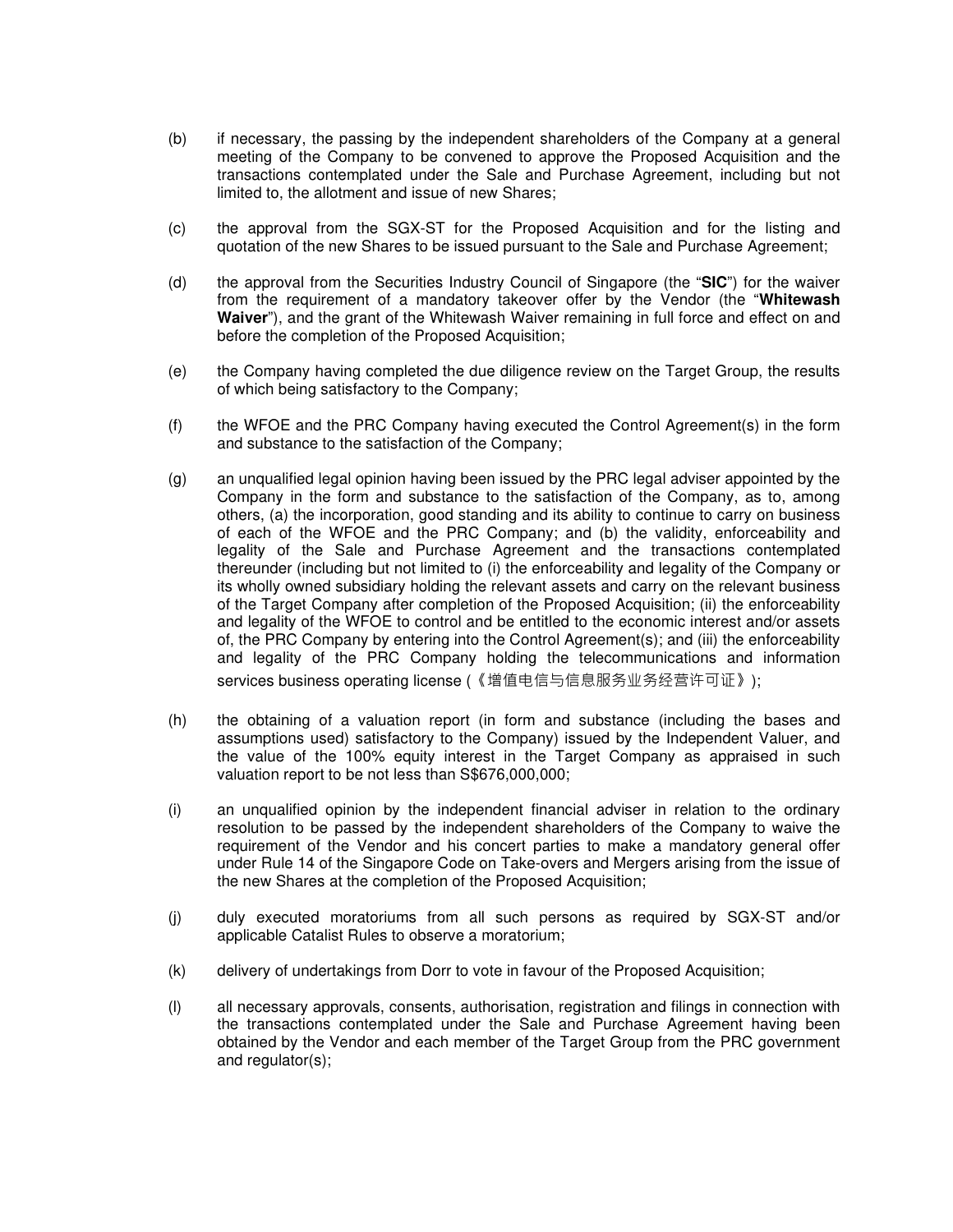- (m) all necessary consents and approvals required to be obtained on the part of the Company in respect of the Sale and Purchase Agreement and the transactions contemplated thereunder having been obtained;
- (n) all necessary consents and approvals required to be obtained on the part of the Vendor, the Target Company, the WFOE and/or the PRC Company in respect of the Sale and Purchase Agreement and the transactions contemplated thereunder having been obtained;
- (o) the warranties to be given by the Vendor under the Sale and Purchase Agreement remaining true, accurate and not misleading in all material respects; and
- (p) any other conditions customary to transactions such as the Proposed Acquisition and agreed by the parties to be included in the Sale and Purchase Agreement.

## **4.8. Other Salient Terms**

#### **4.8.1. Proposed Compliance Placement**

In connection with the Proposed Acquisition, the Company may be required to issue new Shares and/or sell existing shares ("**Vendor Shares**") to satisfy the minimum distribution and shareholding spread requirements of 15% of the enlarged share capital to be held by 200 public shareholders, pursuant to the Catalist Rules ("**Compliance Placement**") and provided always that approval has been obtained from SGX-ST and the Company's shareholders. The issue price for the Compliance Placement shares shall not be less than S\$0.19. The number of Vendor Shares to be sold to satisfy the Compliance Placement shall be subject to agreement between the Vendor and the Company's sponsor.

# **5. FINANCIAL EFFECTS OF THE PROPOSED ACQUISITION**

The Company will, where applicable, announce the financial effects of the Proposed Acquisition when it enters into the Sale and Purchase Agreement.

### **6. INTERESTS OF DIRECTORS AND SUBSTANTIAL SHAREHOLDERS**

None of the Directors or substantial Shareholders of the Company or their respective associates has any interest, direct or indirect, in the Proposed Acquisition (other than in their capacity as Directors or Shareholders of the Company).

#### **7. DOCUMENT AVAILABLE FOR INSPECTION**

A copy of the MOU will be made available for inspection at the registered address of the Company at Lot A020, Level 1, Podium Level Financial Park, Jalan Merdeka 87000 Labuan F.T., Malaysia, during normal business hours for a period of three (3) months commencing from the date of this announcement.

### **8. FURTHER ANNOUNCEMENTS**

The Company will make further announcement(s) in relation to the Proposed Acquisition as and when there are material developments.

#### **9. DIRECTORS' RESPONSIBILITY STATEMENT**

The Directors collectively and individually accept full responsibility for the accuracy of the information given in this announcement and confirm, after making all reasonable enquiries, that to the best of their knowledge and belief, this announcement constitutes full and true disclosure of all material facts about the Proposed Acquisition, the Company and its subsidiaries, and the